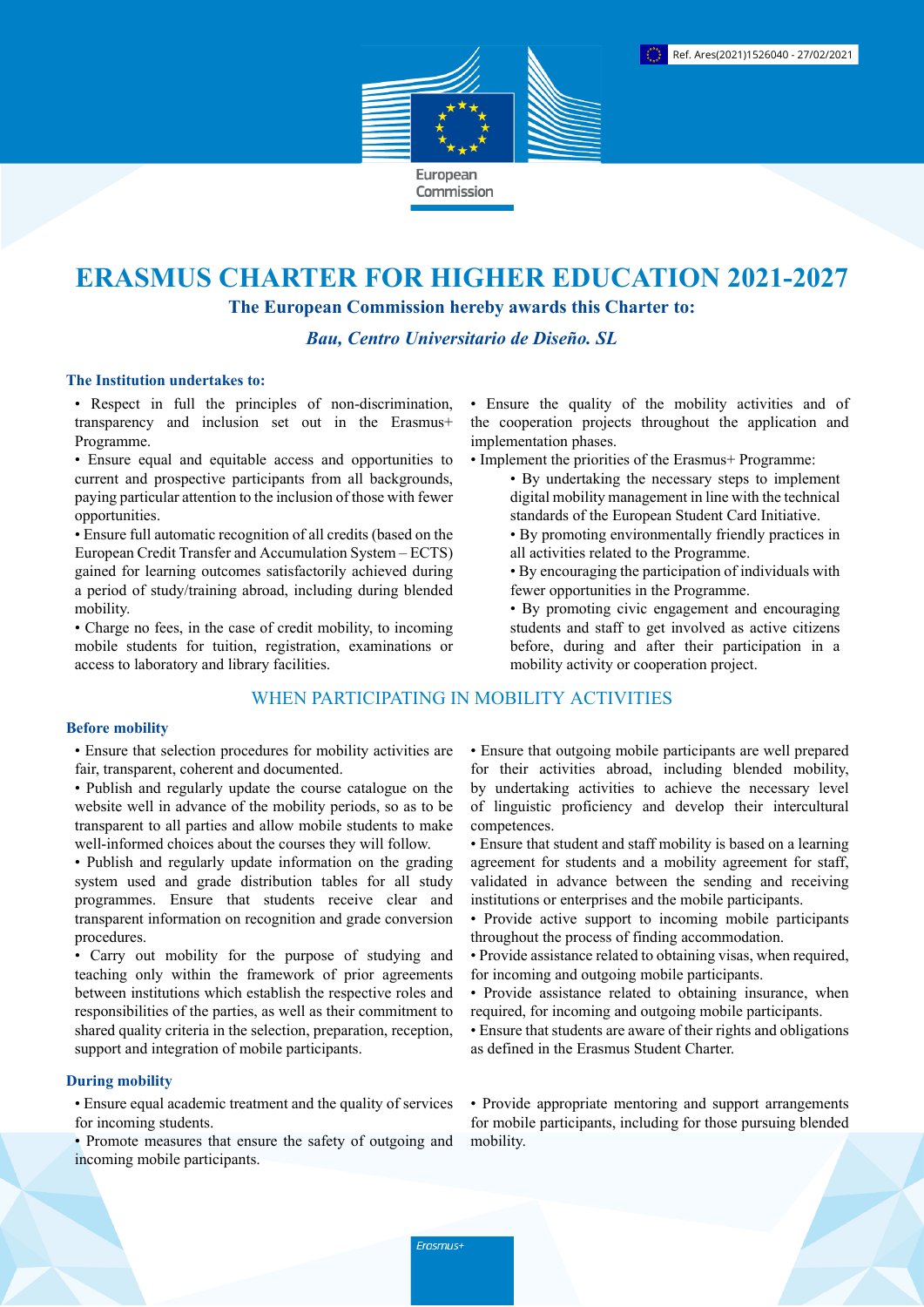• Integrate incoming mobile participants into the wider student community and in the Institution's everyday life. Encourage them to act as ambassadors of the Erasmus+ Programme and share their mobility experience.

#### **After mobility**

• Provide incoming mobile students and their sending institutions with transcripts of records containing a full, accurate and timely record of their achievements at the end of the mobility period.

• Ensure that all ECTS credits gained for learning outcomes satisfactorily achieved during a period of study/training abroad, including during blended mobility, are fully and automatically recognised as agreed in the learning agreement and confirmed by the transcript of records/traineeship certificate; transfer those credits without delay into the student's records, count them towards the student's degree without any additional work or assessment of the student and make them traceable in the student's transcript of records and the Diploma Supplement.

• Provide appropriate language support to incoming mobile participants.

• Ensure the inclusion of satisfactorily completed study and/ or traineeship mobility activities in the final record of student achievements (the Diploma Supplement).

• Encourage and support mobile participants upon return to act as ambassadors of the Erasmus+ Programme, promote the benefits of mobility and actively engage in building alumni communities.

• Ensure that staff is given recognition for their teaching and training activities undertaken during the mobility period, based on a mobility agreement and in line with the institutional strategy.

## WHEN PARTICIPATING IN EUROPEAN AND INTERNATIONAL COOPERATION PROJECTS

• Ensure that cooperation activities contribute towards the fulfilment of the institutional strategy.

• Promote the opportunities offered by the cooperation projects and provide relevant support to staff and students interested in participating in these activities throughout the application and implementation phase.

#### FOR THE PURPOSES OF IMPLEMENTATION AND MONITORING

• Ensure that the long-term institutional strategy and its relevance to the objectives and priorities of the Erasmus+ Programme are described in the Erasmus Policy Statement.

• Ensure that the principles of the Charter are well communicated and are applied by staff at all levels of the Institution.

• Ensure that cooperation activities lead to sustainable outcomes and that their impact benefits all partners.

• Encourage peer-learning activities and exploit the results of the projects in a way that will maximise their impact on individuals, other participating institutions and the wider academic community.

- Make use of the **ECHE Guidelines** and of the [ECHE Self-assessment](https://ec.europa.eu/programmes/erasmus-plus/eche/start_en) to ensure the full implementation of the principles of this Charter.
- Regularly promote activities supported by the Erasmus+ Programme, along with their results.
- Display this Charter and the related Erasmus Policy Statement prominently on the Institution's website and on all other relevant channels.

The Institution acknowledges that the implementation of the Charter will be monitored by the Erasmus+ National Agency and that the violation of any of the above principles and commitments may lead to its withdrawal by the European Commission.

| <b>Stamp</b> | Name and Signature of the Legal Representative                                                                                                                                                            |
|--------------|-----------------------------------------------------------------------------------------------------------------------------------------------------------------------------------------------------------|
|              | 35038216Q<br>Firmado<br>digitalmente por<br><b>ELISABETH</b><br>35038216Q<br><b>ELISABETH</b><br><b>PLANTADA</b><br>PLANTADA (R:<br>(R:<br>B61533790)<br>Fecha: 2021.03.18<br>B61533790) 10:18:56 +01'00' |
|              |                                                                                                                                                                                                           |